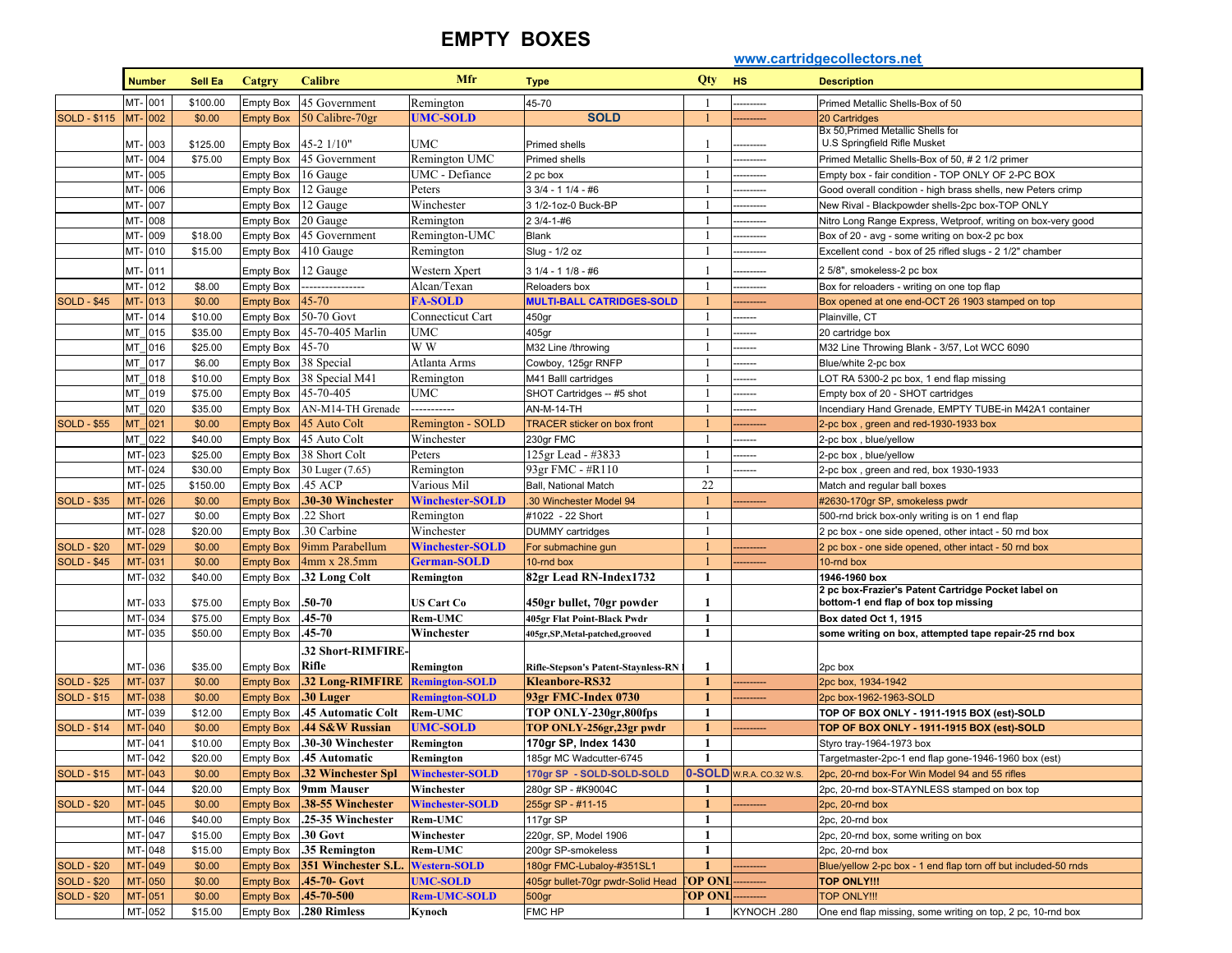|                    | <b>Number</b> | Sell Ea | Catgry                                    | <b>Calibre</b>                            | Mfr                        | <b>Type</b>                            | Qty HS         |                | <b>Description</b>                                                    |
|--------------------|---------------|---------|-------------------------------------------|-------------------------------------------|----------------------------|----------------------------------------|----------------|----------------|-----------------------------------------------------------------------|
| SOLD - \$5         | $MT-$ 053     | \$0.00  | <b>Empty Box</b>                          | .45 ACP                                   | <b>SFM (French)-SOLD</b>   | <b>Ball</b>                            |                |                | 2pc box, lot 169-56-25 rnd -11.43mm                                   |
| <b>SOLD - \$12</b> | MT-<br>054    | \$0.00  | <b>Empty Box</b>                          | .25 Automatic                             | <b>Browning-SOLD</b>       | FMJ, 50gr                              | $\mathbf{1}$   |                | Styro tray, 50-rnd box                                                |
|                    | MT-055        | \$10.00 | <b>Empty Box</b>                          | #100 Primers                              | Federal                    | primers, #100                          | 1              |                | <b>Box of 1000</b>                                                    |
| <b>SOLD - \$40</b> | $MT-$ 056     | \$0.00  | <b>Empty Box</b>                          | $6 \text{ m/m}$ (Short Rng)               | <b>UMC-SOLD</b>            | Short Range, 80gr bullet, smkless      | $\mathbf{1}$   |                | 2pc box, 80gr lead bullet                                             |
| <b>SOLD - \$5</b>  | MT-057        | \$0.00  | <b>Empty Box</b>                          | $7.65\times20$ mm Longue                  | <b>French-SOLD</b>         | 1946, ball                             | $\mathbf{1}$   |                | 2pc box, LOT 352-46 - 32 rounds-7.65 mm French Mas                    |
| <b>SOLD - \$5</b>  | MT-058        | \$0.00  | Empty FLAT 7.65mm                         |                                           | Sellier&Bellot-SOLD        | FLAT-box of 25                         | $\blacksquare$ | --------       | No tray -box has been opened and stored flat in thick plastic         |
|                    | MT-059        | \$6.00  |                                           | Empty FLAT 9mm Luger                      | Geco                       | FLAT-box of 50-123gr FMC               | 1              |                | No tray -box has been opened and stored flat in thick plastic         |
|                    | MT-<br>060    | \$5.00  |                                           | Empty FLAT 9mm Luger                      | <b>DAG</b>                 | FLAT-box of 30-ball                    | -1             | Lot DAG 74-4   | No tray -box has been opened and stored flat in thick plastic         |
|                    | MT-<br>061    | \$5.00  |                                           | Empty FLAT $7.65$ mm $(.32 \text{ Auto})$ | Sellier&Bellot             | -LAT-box of 25-oilproof                | $\blacksquare$ |                | No tray -box has been opened and stored flat in thick plastic         |
|                    | MT-<br>062    | \$6.00  |                                           | Empty FLAT .44 Magnum                     | CCI                        | FLAT-box of 50-240gr Lead-SWC          | $\mathbf{1}$   |                | No tray -box has been opened and stored flat in thick plastic         |
|                    | 063<br>MT-    | \$5.00  |                                           | Empty FLAT 9mm Luger                      | <b>DAG</b>                 | FLAT-box of 30-ball                    | 1              | Lot DAG 76-6   | No tray -box has been opened and stored flat in thick plastic         |
|                    | MT-<br>064    | \$6.00  |                                           | Empty FLAT 9mm Luger                      | Sellier&Bellot             | FLAT-box of 250                        | 1              |                | No tray -box has been opened and stored flat in thick plastic         |
|                    | MT-<br>065    | \$4.00  |                                           | Empty FLAT 38 Special                     | Hirtenberger               | Flat                                   | $\mathbf{1}$   |                | No tray -hard plastic top of box - sealed in plastic-no box bottom    |
|                    | 066<br>MT-    | \$5.00  |                                           | Empty $FLAT$ .22 Long Rifle               | <b>RWS(Dynamit Nobel)</b>  | FLAT-box of 50                         | 1              |                | No tray -box has been opened and stored flat in thick plastic         |
|                    | MT-067        | \$3.00  |                                           | Empty FLAT 22 Long Rifle                  | <b>Eley</b>                | FLAT-box of 50-CLUB - BOX TOP          | -1             |                | No tray -BOX TOP ONLY - sealed in plastic-no box bottom               |
| <b>SOLD - \$5</b>  | MT-<br>068    | \$0.00  |                                           | Empty FLAT 22 Long Rifle                  | <b>Gevelot-SOLD</b>        | <b>FLAT-box of 50-Grande Precision</b> | 1              |                | No tray -box has been opened and stored flat in thick plastic         |
|                    | MT-069        | \$5.00  |                                           | Empty FLAT .38 Special                    | SM                         | FLAT-box of 50-148gr WC                | $\mathbf{1}$   |                | No tray -box has been opened and stored flat in thick plastic         |
|                    | MT-070        | \$4.50  |                                           | Empty $FLAT$ .22 Long Rifle               | <b>DAG</b>                 | FLAT-box of 50-LOT DAG 82-2            | 1              | Lot DAG 82-2   | No tray -box has been opened and stored flat in thick plastic         |
|                    | MT-<br>071    | \$5.00  |                                           | Empty FLAT .22 Long Rifle                 | <b>Winchester (Austr)</b>  | FLAT-box of 50-40 gr lead              | 1              |                | No tray -box has been opened and stored flat in thick plastic         |
|                    | MT-<br>072    | \$4.50  | Empty FLAT $8 \times 57$ JS               |                                           | <b>DWM</b>                 | FLAT-box of 10                         | 1              |                | No tray -box has been opened and stored flat in thick plastic         |
|                    | MT-073        | \$5.00  |                                           | Empty FLAT .222 Remington                 | Sellier&Bellot             | FLAT-box of 20                         | 1              |                | No tray -box has been opened and stored flat in thick plastic         |
|                    | MT-<br>074    | \$4.50  |                                           | Empty FLAT 9mm Luger (9x19)               | <b>DAG</b>                 | -LAT-box of 50-ball                    | 1              | Lot DAG 79-2   | No tray -box has been opened and stored flat in thick plastic         |
|                    | MT-<br>075    | \$5.00  |                                           | Empty FLAT 380 Auto/9mm Kurz              | <b>RWS/Browning</b>        | FLAT-box of 25-FMC                     | 1              |                | No tray -box has been opened and stored flat in thick plastic         |
|                    | MT-076        | \$5.00  |                                           | Empty FLAT 357 Magnum                     | Lapua                      | -LAT-box of 50 - 158gr                 | $\mathbf{1}$   |                | No tray -box has been opened and stored flat in thick plastic         |
|                    | 077<br>MT-    | \$4.00  |                                           | Empty FLAT #200 Primer                    | Federal                    | FLAT-#200 - small rifle-bx of 1000     | $\mathbf{1}$   |                | No tray -box has been opened and stored flat in thick plastic         |
|                    | MT-<br>078    | \$5.00  |                                           | Empty FLAT 38 Special                     | <b>CCI</b>                 | FLAT-box of 50 - 148gr HBWC            | 1              |                | No tray -box has been opened and stored flat in thick plastic         |
|                    | MT-<br>079    | \$5.00  |                                           | Empty FLAT 22 Long Rifle                  | Winchester                 | FLAT-box of 50-#12 Shot                | $\mathbf{1}$   |                | No tray -box has been opened and stored flat in thick plastic         |
|                    | 080<br>MT-    | \$4.00  |                                           | Empty $FLAT$ .22 Long Rifle               | <b>RWS(Dynamit Nobel)</b>  | FLAT-box of 50                         | $\mathbf{1}$   |                | No tray -box has been opened and stored flat in thick plastic         |
|                    | MT-081        | \$5.00  |                                           | Empty FLAT 22 Long Rifle                  | <b>RWS(Dynamit Nobel)</b>  | FLAT-box of 50                         | $\mathbf{1}$   |                | No tray -box has been opened and stored flat in thick plastic         |
|                    | MT-<br>082    | \$4.50  |                                           | Empty FLAT $9$ mm Luger (9x19)            | <b>DAG</b>                 | FLAT-box of 50-ball                    | $\mathbf{1}$   | Lot DAG 80-1   | No tray -box has been opened and stored flat in thick plastic         |
|                    | MT-<br>083    | \$5.00  |                                           | Empty FLAT 22 Long Rifle                  | Browning (FR)              | FLAT-box of 50-40 gr lead              | $\mathbf{1}$   |                | No tray -box has been opened and stored flat in thick plastic         |
|                    | 084<br>MT-    | \$5.00  |                                           | Empty $FLAT$ .22 Long Rifle               | Baikal                     | FLAT-box of 50                         | $\mathbf{1}$   |                | No tray -box has been opened and stored flat in thick plastic         |
|                    | 085<br>MT-    | \$5.00  |                                           | Empty FLAT $7.65$ mm $(.32 \text{ Auto})$ | <b>GECO(Dynamit Nobel)</b> | FLAT-box of 50-73gr FMC                | 1              |                | No tray -box has been opened and stored flat in thick plastic         |
|                    | MT-<br>086    | \$5.00  |                                           | Empty $FLAT$ .22 Long Rifle               | Hirtenberger               | FLAT-box of 100-HP-MATIC               | $\blacksquare$ |                | No tray -box has been opened and stored flat in thick plastic         |
|                    | MT-<br>087    | \$5.00  |                                           | Empty FLAT $7.65$ mm $(.32 \text{ Auto})$ | <b>GECO</b>                | FLAT-box of 50-73gr FMC-RN Lead        | 1              |                | No tray -box has been opened and stored flat in thick plastic         |
|                    | 088<br>MT-    | \$2.00  |                                           | Empty FLAT #200 Primer                    | Federal                    | FLAT-#200 - small rifle-bx of 100      | 1              |                | No tray -box has been opened and stored flat in thick plastic         |
|                    | MT-<br>089    | \$3.50  |                                           | Empty $FLAT$ .22 Long Rifle               | Eley                       | FLAT-box of 50-PISTOL - BOX TO         | -1             |                | No tray-box opened and stored flat in thick plastic-black reverse     |
|                    | MT-<br>090    | \$3.50  |                                           | Empty FLAT 22 Long Rifle                  | Eley                       | FLAT-box of 50-PISTOL - BOX TOP        | $\mathbf{1}$   |                | No tray-box opened and stored flat in thick plastic-blue reverse      |
|                    | 091<br>MT-    | \$5.00  |                                           | Empty FLAT 12 Gauge                       | <b>ARMUSA</b> (Spanish)    | FLAT-box of 10-36gra, paastic hull     |                |                | No tray -box has been opened and stored flat in thick plastic         |
|                    | MT-<br>092    | \$12.00 |                                           | Empty Box $45-70$ Govt                    | <b>WW</b>                  | Dummy cartridges                       |                | W-W 45-70 GOVT | Action-Proving Dummies-box of 20-300gr JHP                            |
|                    | MT-<br>093    | \$5.00  | Empty Box $\left  7.62 \times 39 \right $ |                                           | China North                | Ball                                   | $\overline{1}$ |                | 2-pc box, 20rnd-inside tray                                           |
|                    | MT-<br>094    | \$6.00  | Empty Box $\left  7.62 \times 39 \right $ |                                           | China North/NORINCO        | Ball                                   |                |                | 20-rnd box, yellow-orange, steel case, NC-no tray                     |
|                    | MT-<br>095    | \$6.00  | <b>Empty Box</b>                          | $7.62 \times 39$                          | China Sports/NORINCO       | 122gr SP                               | -1             |                | 20-rnd box-steel case, NC-no tray-berdan primed                       |
|                    | MT-<br>096    | \$6.00  | Empty Box 7.62 x 39                       |                                           | China Sports/NORINCO       | Ball-lead core                         |                |                | 20-rnd box-lead core, NC-no tray                                      |
|                    | MT-097        | \$7.00  | Empty Box $7.62 \times 39$                |                                           | PPU (Serbia)               | <b>Blank-8801</b>                      |                |                | 40-rnd box--no tray-Prvi Partizan(Serbia)                             |
|                    | MT-098        | \$8.50  | <b>Empty Box</b>                          | 7.62 x 39                                 | lgman                      | Ball, 125gr FMJ                        |                |                | 20-rnd box, blue plastic tray, LOT IK 01/85-Yugoslavian-mk on box     |
| SOLD - \$4         | MT-099        | \$0.00  | <b>Empty Box</b>                          | 7.62 x 51-SOLD                            | <b>Vernezuela-SOLD</b>     |                                        |                |                | 20-rnd box, Dated Nov 20, 1990                                        |
|                    | MT-<br>100    | \$20.00 | <b>Empty Box</b>                          | $.32 - 40 - 165$                          | UMC                        | 20 rnd box                             |                |                | 2-pc box-32-40 for Ballard & Marlin Rifles-some writing-Blk Pwdr      |
|                    | MT-101        | \$6.00  | Empty Box 38 S&W                          |                                           | Norma                      | 146gr Lead, Round Nose-50 rnds         |                |                | 50-rnd box with inside tray - 50 round box                            |
| <b>SOLD - \$5</b>  | MT-<br>102    | \$0.00  | <b>Empty Box</b>                          | $7.65$ mm-SOLD                            | <b>DWM-SOLD</b>            | $FLAT-box of 25(?)$                    |                |                | No tray -box has been opened and stored flat in thick plastic         |
|                    | MT-<br>103    | \$12.00 | Empty Box                                 | .32 Colt Automatic                        | Peters                     | FLAT-box of 50-metal cased bullet      | -1             |                | No tray -box has been opened and stored flat in thick plastic-No 3260 |
|                    | MT-<br>104    | \$6.00  | <b>Empty Box</b>                          | .22LR                                     | Squires-Bingham(UK)        | FLAT-box of 50-40gr HVsolid point      |                |                | No tray -box has been opened and stored flat in thick plastic         |
|                    | MT-<br>105    | \$8.00  | Empty Box                                 | .32 S&W Long                              | Lapua                      | FLAT-box of 50-98gr WC                 |                |                | No tray -box has been opened and stored flat in thick plastic         |
| <b>SOLD - \$12</b> | MT-<br>106    | \$0.00  | <b>Empty Box</b>                          | $.22LR-SOLD$                              | <b>Winchester-SOLD</b>     | FLAT-box of 50-37gr HP                 |                |                | No tray -box opened/stored flat in thick plastic-Hushpower            |
|                    | MT-<br>107    | \$4.00  | <b>Empty Box</b>                          | Small pistol primer                       | Federal                    | FLAT-box of 1000-No. 100               | $\overline{1}$ |                | No tray -box opened/stored flat in thick plastic                      |
|                    | MT-<br>108    | \$4.00  | <b>Empty Box</b>                          | .22LR                                     | Imperial                   | -LAT-box of 50-TARGET                  |                |                | No tray -box opened/stored flat in thick plastic                      |
|                    | MT-109        | \$4.00  | Empty Box Primer                          |                                           | <b>Dynamit Nobel</b>       | FLAT-box of 250-No. 4521               |                |                | No tray -box opened/stored flat in thick plastic                      |